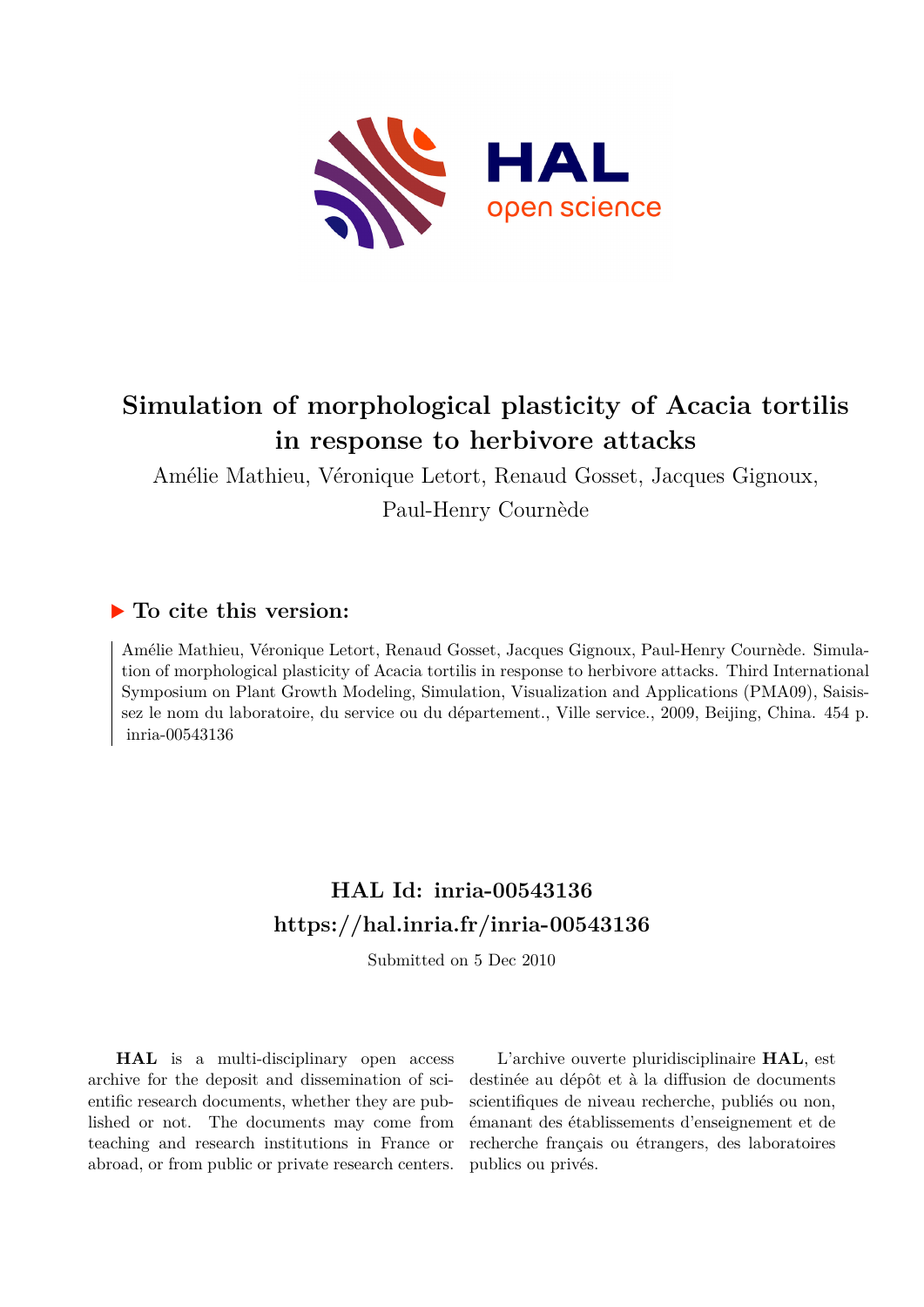# Simulation of morphological plasticity of *Acacia tortilis* in response to herbivore attacks

Amélie Mathieu <sup>1,2,\*</sup>, Véronique Letort<sup>1,\*</sup>, Renaud Gosset<sup>3</sup>, Jacques Gignoux<sup>4</sup>, Paul-Henry Cournède<sup>1</sup>

<sup>1</sup> Ecole Centrale de Paris, Laboratoire MAS, Chatenay Malabry, France

<sup>2</sup> AgroParisTech, UMR ECG INRA-AgroParisTech, Thiverval Grignon, France

3 INRIA Saclay IdF, EPI Digiplante, Orsay, France

<sup>4</sup> ENS, Bioemco, Paris, France

∗ corresponding authors: amelie.mathieu@agroparistech.fr, veronique.letort@ecp.fr

# Abstract

*Understanding tree architectural plasticity is a major challenge. Functional-structural models can be of great interest to quantify the allocation patterns and their changes according to environment.*

*In this paper, we focus on Acacia tortilis trees in savanna to understand their responses to herbivore attacks both in terms of architecture and allocation pattern. Measurements were carried out in Hwange National Park (Zimbabwe) in 2008. Architectural and biomass data were analysed to quantify the effects of herbivore attacks on plant morphogenesis, and trees were gathered in two groups depending on the intensity of herbivore attacks they suffered. Based on these results, a simple model of herbivore attacks has been implemented and parameters have been estimated in the framework of the GreenLab model and we simulate different realistic behaviours according to the intensity of herbivore attacks.*

# 1 Introduction

Savanna is a very heterogenous environment where trees are subject to diverse constraints such as fire, hydric stress or herbivore attacks. Trees express a high degree of morphological plasticity due to the variability of the constraints they are subject to. Inside a monospecific population, depending on its environmental constraints, an individual may either develop an intensively branched architecture in order to protect itself against herbivore attacks or conversely invest in underground storage organs to ensure its survival against fire [11],[4]. The observed morphological diversity cannot be explained by genetic differences [5] as the savanna constraints evolve too quickly compared to the time

characteristic for natural selection [1].

In this paper, we aim at studying the different strategies trees use to survive in such environment and we focus on the *Acacia tortilis*. Several studies were conducted on the architectural response of *acacia* to external constraints [2], [15], but only few of them were concerned with the modification of the allocation pattern mainly because of the experimental difficulty to measure carbon allocation to organs. Quantifying the allocation remains a challenge in ecology and functional-structural models of plant growth can be powerful tools to access these hidden variables.

In the South Africa savanna, the amount of wood a tree produces depends on its environment [8],[12]. Plant is the result of balanced allocation between vegetative and reproductive parts [14] or between aerial and underground parts [19]. For example, young *Acacia karroo* subject to pruning will compensate by allocating less biomass to branches but keeping up biomass allocation to leaves [18].

Trees were measured in Zimbabwe in 2008 and characterized according to the intensity of the herbivore attacks they have suffered. We first present a statistical analysis of data to estimate the effects of attacks on plant growth. we deduce the parameters of the GreenLab model, which allows us to reproduce the growth and development of plants. A specific version of the model has been developed to reproduce herbivore attacks and we present simulations of the effects of herbivore attacks on virtual plants.

## 2 Materials and Methods

### 2.1 Measurements

*Acacia tortillis* were measured in the wildlife reserve of Hwange (18◦30'-19◦53'S, 25◦48'-27◦27'E, Zimbabwe) in April 2008. The selected tree species, *Acacia tortilis*, is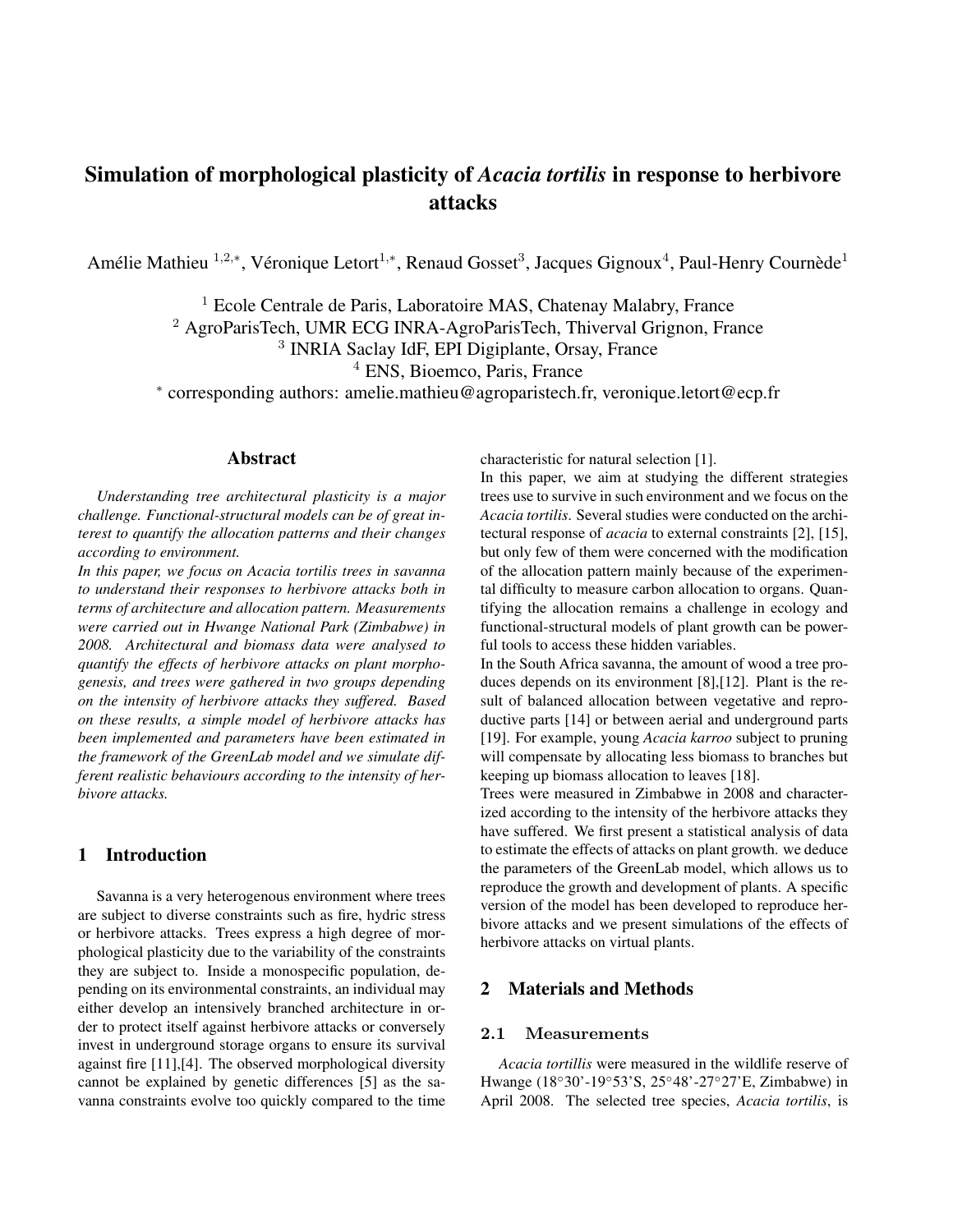one of the dominating species of this area. Its complex architecture varies according to tree developmental stage and environment. Leaves are relatively short and pinnate.

In order to estimate the impacts of herbivore attacks on plant morphogenesis, we selected seven young trees that are more sensitive to attacks. Measured trees were characterized according to the proportion of live apices on the total number of apices and distributed in two populations (see table 2.1). We assume that this variable is correlated to the intensity of the herbivore attacks that depends on the location of the tree (distance to village, protection by fences). Both

**Table 1. Distribution of the individuals in two populations and their proportion of live apices according to their total number of apices. Population** L**: low intensity of attacks. Population** H**: standard intensity of attacks.**

| Plant number   | S <sub>1</sub> |      |      |      | S5.  | S6   | S7   |
|----------------|----------------|------|------|------|------|------|------|
| Proportion     |                | 0.46 | 0.26 | 0.15 | 0.22 | 0.18 | 0.50 |
| of live apices |                |      |      |      |      |      |      |
| Population     |                |      |      |      |      |      |      |
|                |                |      |      |      |      |      |      |

architecture and biomasses were measured on the sampled trees. For the aerial part, detailed measurements of axes of order 1 and 2 were carried out: lengths and masses of internodes, branch position. For the axes of order 3, the number of internodes and the number of lateral axes were counted. The blade surfaces and dry masses were measured for some axes. Due to its depth, the root system was only partly dug up (up to 40 cm), and its total mass was deduced from the weighted mass. Besides, five branches, denoted by  $E1, E2, E5, E10, E11$ , were sampled on other trees protected from herbivore attacks to understand variability within the population  $L$ . For each blade and internode, dry mass and dimensions were recorded.

#### 2.2 The GreenLab model

We recall in this section the main principles of the Green-Lab model. A more detailed description can be found in [7]. This model has already been calibrated for real trees with complex architecture, *c.f.* [16] for an example.

The tree growth is represented with a discrete time step that is the time needed to build a new phytomer. A phytomer is an internode with a main leaf, spines or hooks at its basis and small axillary leaves. A growth unit  $(GU)$  is a cohort of organs appearing together on the same axis. At each time step, the number of new organs is given by mathematical rules [7] and plant architecture is built with geometrical rules. For the *acacia* trees, we gather the different phytomers into categories, called the physiological ages, according to their morphological properties: the phytomers

of the trunk, respectively the large branches and the twigs, are of physiological age 1, respectively 2 and 3.

At time step n, the biomass  $Q(n)$  produced by the tree is computed with an empirical equation based on the Beer-Lambert law with extinction coefficient  $k$ :

$$
Q(n) = E(n)\mu S_p(1 - e^{-k\frac{S(n)}{S_p}})
$$
 (1)

 $S(n)$  is the total plant leaf area at time step n,  $E(n)$  is proportional to the photosynthetically active radiation received by the plant during the time step,  $S_p$  is inversely proportional to the stand density and  $\mu$  is an efficiency.

This amount of biomass is allocated to plant organs with a proportional model. Each organ receives an amount of biomass proportional to its sink strength multiplied by the total available biomass  $Q(n)$  divided by the plant demand  $D(n)$ , that is the sum of all the sink strengths. A proportion  $p_R$  of biomass is allocated to the root system.

The ratio of biomass to demand  $(Q(n)/D(n))$  is a convenient variable to describe the feedbacks between functional mechanisms and plant development [17]. In the model, it controls the number of new phytomers and branches. For the *acacia* tree, we use a simple model allowing delayed starting of buds, *i.e.* buds may remain dormant during  $\tau$ time steps and start only if the ratio of biomass to demand is high enough (see equation 2). We assume that young buds are favored and old buds eventually die after  $\tau$  time steps of dormancy.  $b_p(t, n)$  denotes the number of buds of physiological age  $p$  that appeared at time step  $n$  but starts at time step t,  $\alpha_p, \beta_p, \gamma_p$  are parameters of the model, with  $\gamma_p < 1$ and  $\lfloor x \rfloor$  is the integer part of x. We write the equation for  $t - n + 1 < \tau$ :

$$
b_p(t,n) = \left[ (\alpha_p + \beta_p \frac{Q(t-1)}{D(t-1)}) \ast \gamma_p^{t-n+1} \right] \qquad (2)
$$

#### 2.3 Modelling attacks of herbivores

Herbivore attacks were modelled based on field observations and existing models [20],[10]. Animals will primarily address the young and accessible leaves and stems. Since the studied plants are young and rather small, we suppose that the probability for a phytomer to be eaten does not depend on its height in plant architecture. This parameter could not be neglected for bigger trees. In the Green-Lab model, for each physiological age, herbivore attacks are supposed to depend on three input parameters:

- Number of terminal  $GU$  eaten at each attack. The apex of an eaten axis is assumed to be dead.
- Age at which the  $GU$  can not be eaten anymore, because herbivores attack primarily young GU.
- Time steps of attack. As we found few data on the frequency of attacks, we set it as an input parameter.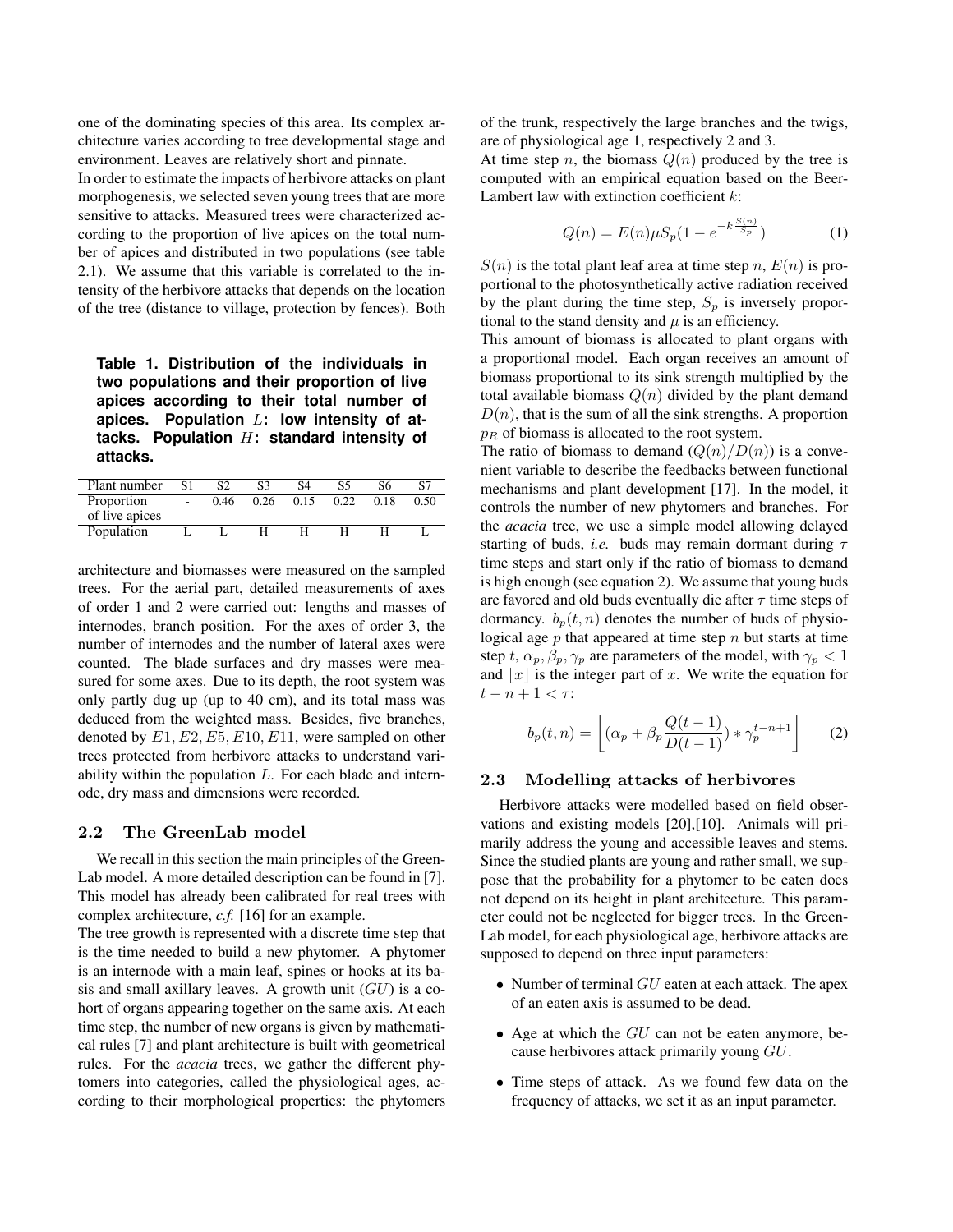After a strong attack, the tree is assumed to be able to remoblize biomass from the root system. This behaviour is typically observed for *acacia* tree subject to high environmental constraints. In the model, if the ratio of available biomass to demand  $(Q/D)$  is under a given threshold parameter, a constant proportion of root biomass will be remobilized and allocated to the aerial part of the tree.

## 3 Results

To quantify changes in plant morphogenesis due to herbivore attacks, some architectural variables were analysed.

#### 3.1 Internodes

An analysis of variance on lengths of trunk internodes showed a high effect of the individual on the internode length ( $P value < 0.001$ ). It could not be linked to the intensity of the attack the tree suffered. Conversely, for young terminal branches, analysis of variance showed an influence of the herbivore attack on internode length ( $P value =$ 0.003). Internodes of trees subject to low intensity attacks are significantly higher than similar internodes in population  $H$ . Individuals not stressed by attacks seems to invest more in primary growth. This result is coherent with recent studies: trees recently protected from attacks were shown to produce greater shoots [3] and removing leaves on young *acacia* trees induces shorter GU [6].

Furthermore, data analysis show that the secondary growth is coherent with the pipe model theory but this process seems to be unaffected by the attacks (no significative differences between the populations).

#### 3.2 Leaf masses and surfaces

At the individual scale, the linear relationship between leaf mass and leaf surface is a very good approximation  $(R<sup>2</sup> > 0.9$  for our data set). There is no significant difference in specific leaf mass (SLM) between main leaves and axillary ones. But the SLM is significantly lower for trees of population  $L$  compared to population  $H$  (Fig. 3.2). An analysis of variance shows that leaf surfaces are smaller for individuals of population H with a mean value of  $1.2\,cm^2$  to be compared to the mean value for population L of 2.4  $cm<sup>2</sup>$ . This may be because the larger leaves were recently eaten on attacked trees, and only the smaller ones remained on the trees.

#### 3.3 Parameter estimation

We use our data to estimate parameters of source and sink strength functions to model the growth of *acacia* trees, although we are aware of the great variability of these values inside the sampled population.

Observations show that leaves stay on trees for about 20



**Figure 1. Relationships between mass and surfaces. Closed symbols:population** H**, open symbols:population** L

time steps. For the sake of simplicity, we assume that their sink strength is constant during whole growth (10 time steps). The leaf sink strength is set to 1, and the internode sink strength is 0.8, value given by calibration on real data with methods presented in [13]. As we do not have data on root growth dynamics, we suppose that the root compartment receives 30% of the biomass produced at each cycle, that is the mean experimental value.

Regarding the source strength, the model calibration gives  $\mu = 30$  and we assume that trees do not suffer from stand competition with other trees, hence  $S_p = 10 m^2$ .

Difference in internode size between the two populations is incorporated by defining geometrical rules: for the same amount of biomass, an internode of population  $L$  will be longer but narrower compared to one of population H.

#### 3.4 Simulation

From parameter estimation, we simulate typical plant growths for trees protected from herbivores (Fig 3.4a) or not (Fig 3.4b). The attack stops the growth of the terminal axis, and the one is relayed by dormant lateral buds. Attacked tree grows rather in width than in height, and has less phytomers the protected ones because, in our example, dormant buds do not suffice to fully compensate losses.

#### 4 Discussion

Recent progress in structural functional plant growth models offer new possibilities for exploration in ecology